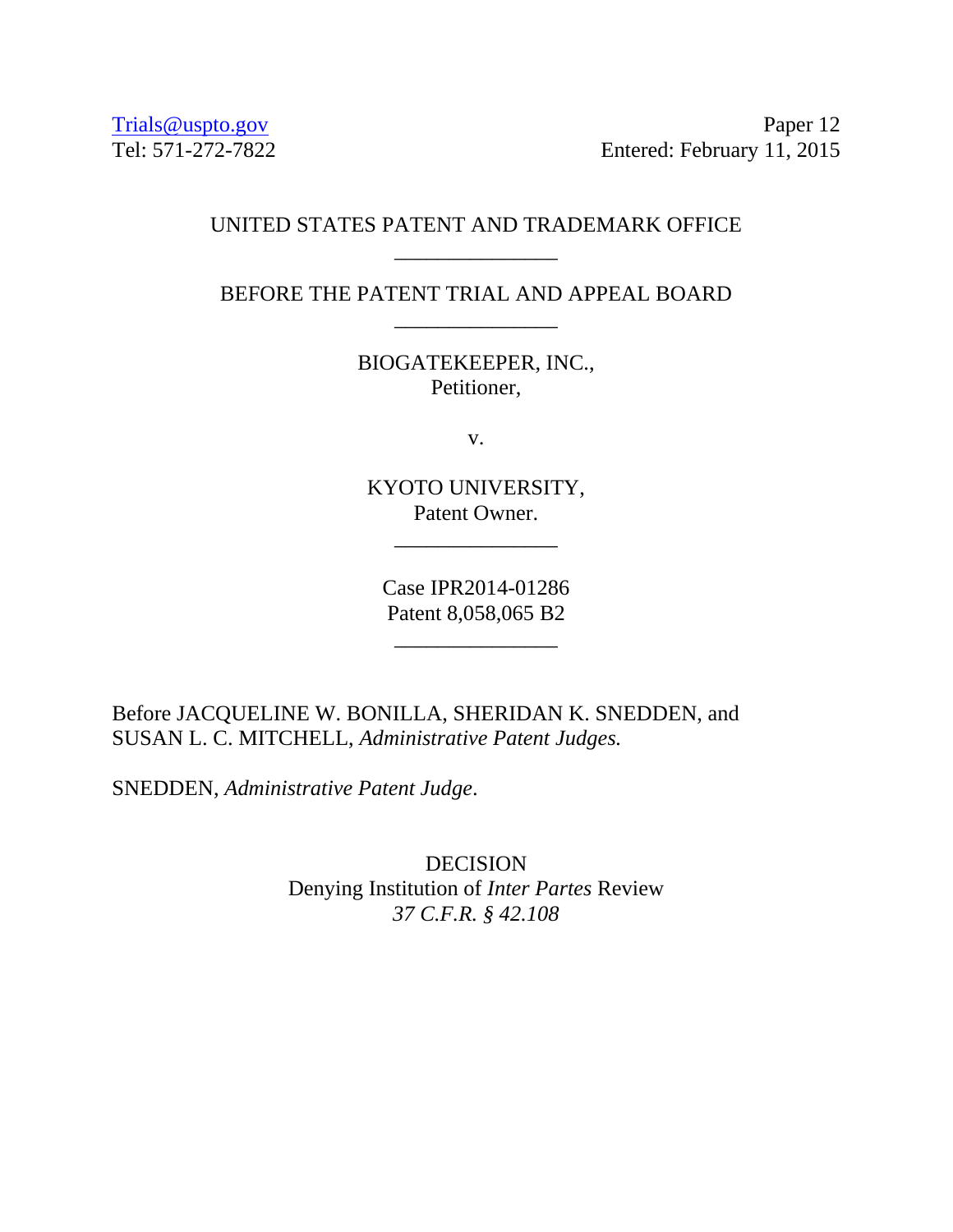### I. INTRODUCTION

BioGatekeeper, Inc. ("BioGatekeeper") filed a corrected Petition to institute an *inter partes* review of claim 1 (Paper 6; "Pet.") of U.S. Pat. No. 8,058,065 B2 (Ex. 1001; "the '065 patent"). Kyoto University ("the University") filed a Patent Owner Preliminary Response. Paper 10 ("Prelim. Resp.").

We have jurisdiction under 35 U.S.C. § 314. The standard for instituting an *inter partes* review is set forth in 35 U.S.C. § 314(a), which states that an *inter partes* review may not be instituted unless "the information presented in the [Petition and Preliminary Response] shows that there is a reasonable likelihood that the petitioner would prevail with respect to at least 1 of the claims challenged in the petition." Upon consideration of the above-mentioned Petition and Preliminary Response, we conclude that BioGatekeeper has failed to establish that there is a reasonable likelihood that it would prevail with respect to its challenge of claim 1. We, therefore, decline to institute an *inter partes* review as to claim 1 of the '065 patent.

## *A. The '065 patent (Ex. 1001)*

The '065 patent discloses a method for nuclear "reprogramming [of] a differentiated somatic cell to derive an induced pluripotent stem (iPS) cell." Ex. 1001, Abstract. The nuclear reprogramming of a somatic cell, such as a fibroblast cell, is accomplished by introducing to the somatic cell one or more gene products from the following gene families: an Oct family gene, a Klf family gene, a Myc family gene, or a Sox family gene. *Id.* at 3:11–24.

### *B. Claim 1 of the '065 Patent*

Challenged claim 1 is the sole claim of the'065 patent and provides as follows: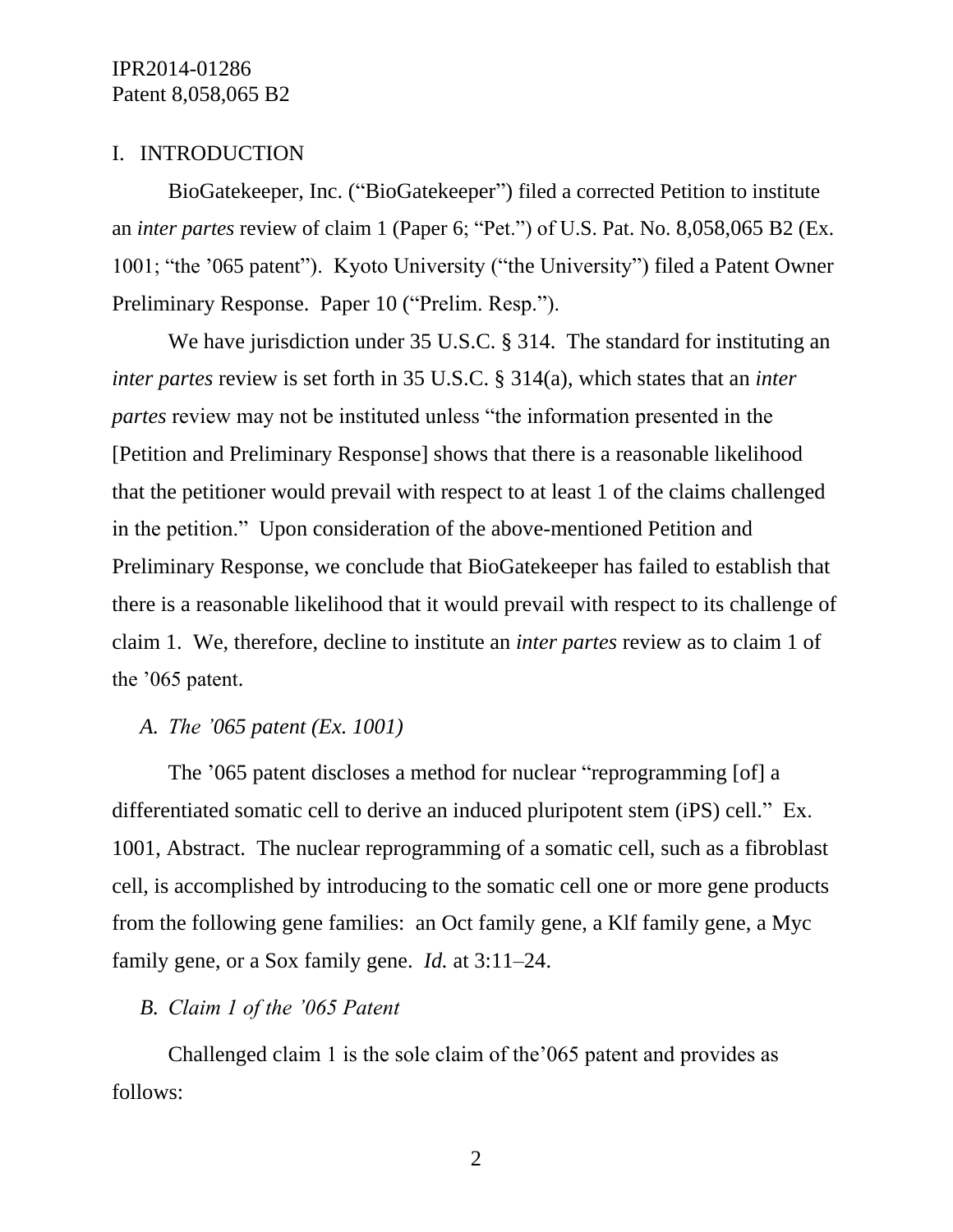1. A method for preparing an induced pluripotent stem cell by nuclear reprogramming of a somatic cell from a mammalian species, comprising:

a) introducing into the somatic cell one or more retroviral vectors comprising a gene encoding Oct3/4, a gene encoding Klf4, a gene encoding c-Myc and a gene encoding Sox2 operably linked to a promoter; and

b) culturing the transduced somatic cell on a fibroblast feeder layer or extracellular matrix in a cell media that supports growth of  $ES<sup>I</sup>$  cells of the mammalian species, wherein one or more pluripotent cells are obtained.

*C. The Prior Art*

BioGatekeeper relies upon the following prior art references as its basis for challenging claim 1 of the '065 patent.

| <b>Reference</b>      | <b>Patents/Printed Publications</b>                                                                                                                                                  | <b>Exhibit</b> |
|-----------------------|--------------------------------------------------------------------------------------------------------------------------------------------------------------------------------------|----------------|
| Jaenisch <sup>2</sup> | U.S. Pat. No. 7,682,828 B2, issued Mar. 23, 2010,<br>filed Nov. 24, 2004                                                                                                             | Ex. 1002       |
| Benvenisty            | N. Benvenisty et al., An embryonically expressed<br>gene is a target for c-Myc regulation via the c-Myc-<br>binding sequence, 6 GENES DEV. 2513-2523 (1992).                         | Ex. 1003       |
| Li                    | Yanjun Li et al., Murine embryonic stem cell<br>differentiation is promoted by SOCS-3 and<br>inhibited by the zinc finger transcription factor Klf4,<br>105(2) BLOOD 635-637 (2005). | Ex. 1004       |

# *D. The Asserted Ground*

BioGatekeeper challenges claim 1 of the '065 patent as obvious under

35 U.S.C. § 103 over the combination of Jaenisch, Benvenisty, and Li.

 $\overline{a}$ 

<sup>&</sup>lt;sup>1</sup> ES stands for "embryonic stem."

 $2$  Jaenisch is referred to as the "Whitehead Patent" in the Petition. Pet. 4.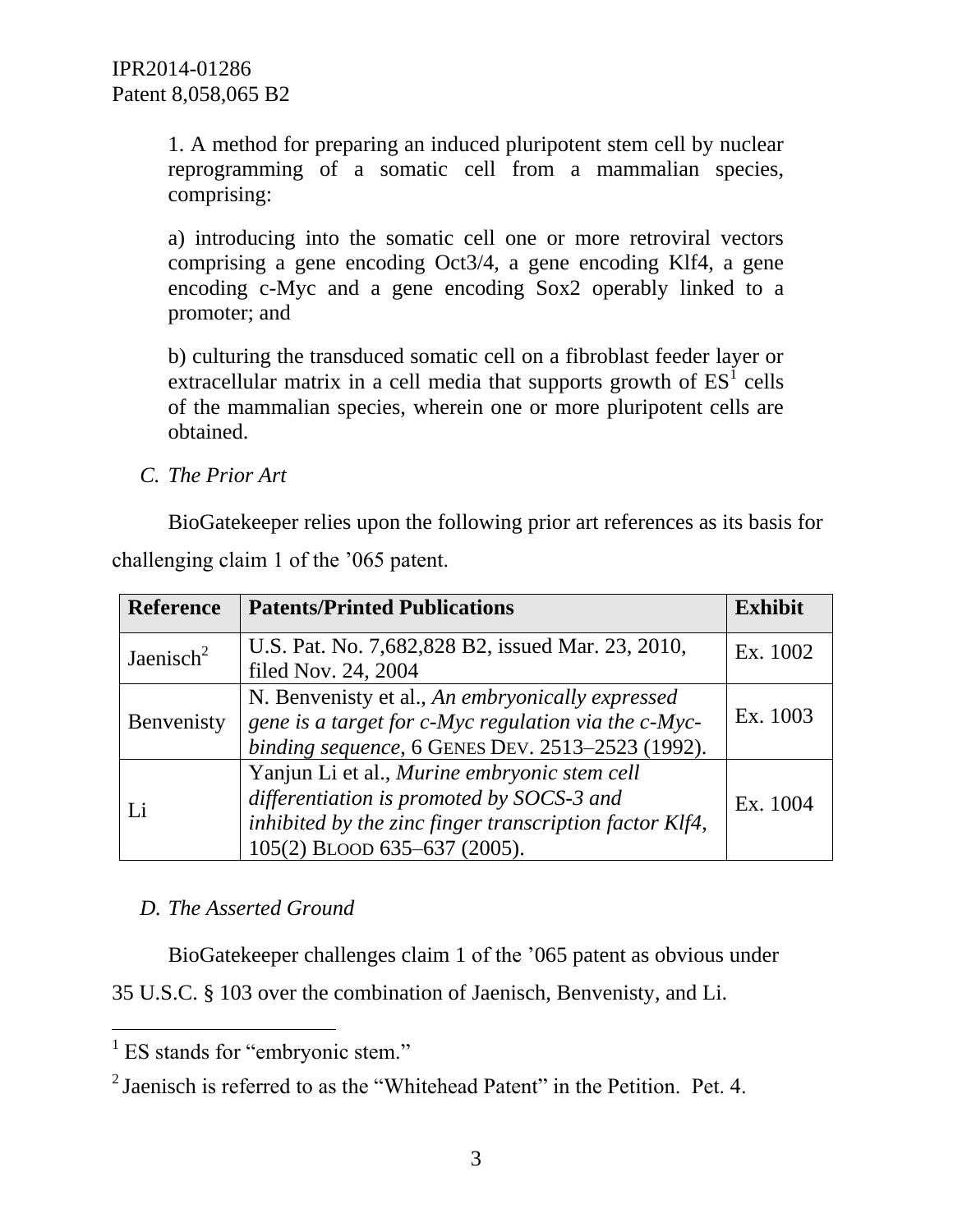### II. ANALYSIS

#### *A. Claim Interpretation*

We interpret claims in an unexpired patent using the "broadest reasonable construction in light of the specification of the patent in which [they] appear[]." 37 C.F.R. § 42.100(b); *see also* Office Patent Trial Practice Guide, 77 Fed. Reg. 48,756, 48,766 (Aug. 14, 2012). Under the broadest reasonable construction standard, claim terms are given their ordinary and customary meaning, as would be understood by one of ordinary skill in the art at the time of the invention. *In re Translogic Tech., Inc*., 504 F.3d 1249, 1257 (Fed. Cir. 2007). "Absent claim language carrying a narrow meaning, the PTO should only limit the claim based on the specification . . . when [it] expressly disclaim[s] the broader definition." *In re Bigio*, 381 F.3d 1320, 1325 (Fed. Cir. 2004). "Although an inventor is indeed free to define the specific terms used to describe his or her invention, this must be done with reasonable clarity, deliberateness, and precision." *In re Paulsen*, 30 F.3d 1475, 1480 (Fed. Cir. 1994).

None of the claim terms requires explicit construction for purposes of this decision. *See* Pet. 9–10; Prelim. Resp. 30–32.

#### *B. Principles of Law*

An invention is obvious if "the differences between the subject matter sought to be patented and the prior art are such that the subject matter as a whole would have been obvious . . . to a person having ordinary skill in the art to which said subject matter pertains." 35 U.S.C. § 103. The question of obviousness is resolved on the basis of underlying factual determinations including: (1) the scope and content of the prior art; (2) any differences between the claimed subject matter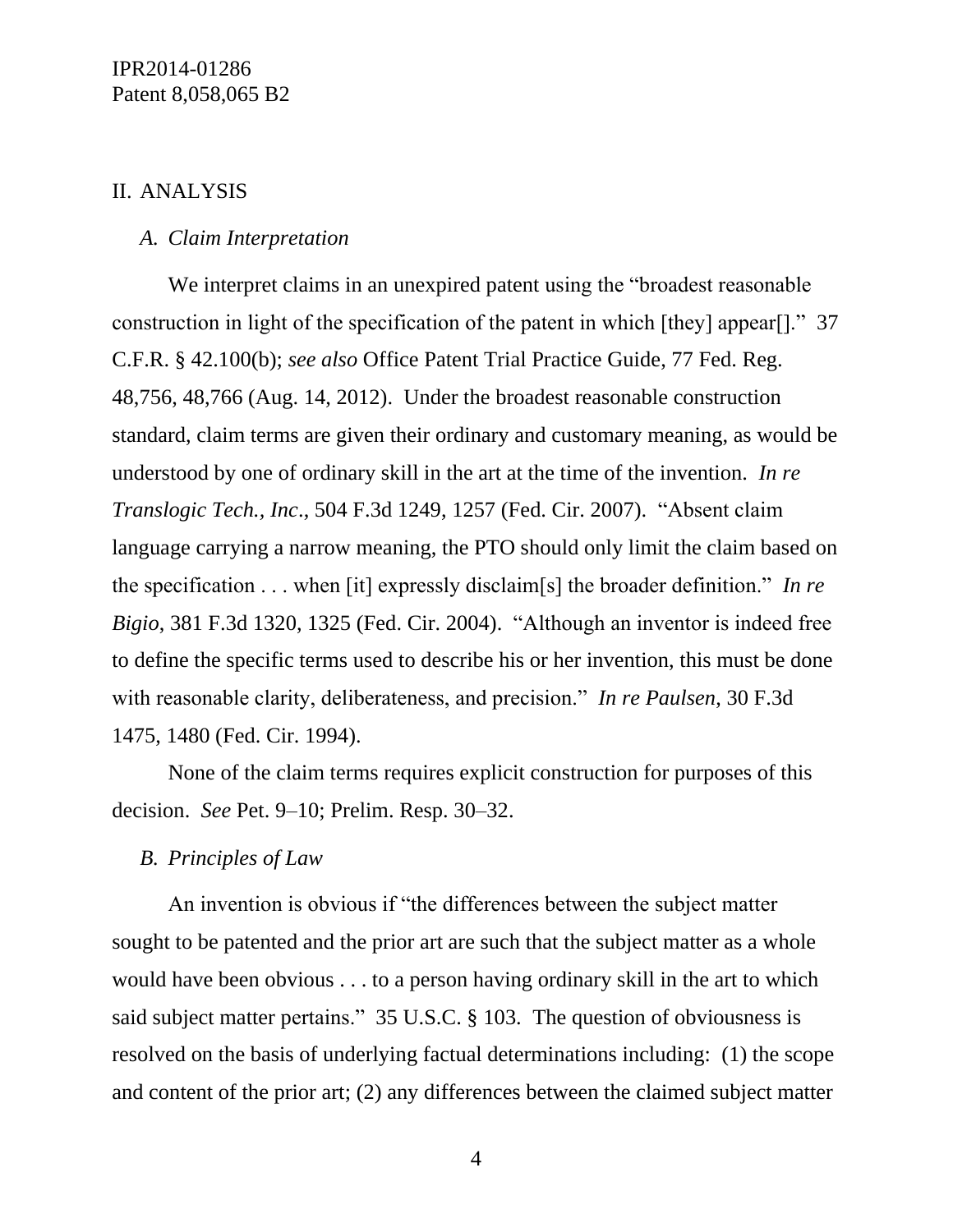and the prior art; (3) the level of skill in the art; and (4) where in evidence, socalled secondary considerations. *Graham v. John Deere Co.*, 383 U.S. 1, 17–18 (1966); *see also KSR Int'l Co. v. Teleflex Inc*., 550 U.S. 398, 399 (2007) ("While the sequence of these questions might be reordered in any particular case, the [Graham] factors continue to define the inquiry that controls."). When determining whether a patent claiming a combination of known elements would have been obvious, we "must ask whether the improvement is more than the predictable use of prior art elements according to their established functions." *Id*. at 417. This inquiry is factual in nature. *Medichem, S.A. v. Rolabo, S.L*., 437 F.3d 1157, 1165 (Fed. Cir. 2006) (explaining that whether there is "a reasonable expectation of success in making the invention via" a combination of prior art elements is a question of fact). A reasonable expectation of success is assessed from the perspective of one of ordinary skill in the art at the time the invention was made. *Life Techs., Inc. v. Clontech Labs., Inc*., 224 F.3d 1320, 1326 (Fed. Cir. 2000).

The "prior art fails to provide the requisite 'reasonable expectation' of success where it teaches merely pursuit of a 'general approach that seemed to be a promising field of experimentation, where the prior art gave only general guidance as to the particular form of the claimed invention or how to achieve it.'" *Medichem*, 437 F.3d at 1165 (quoting *In re O'Farrell*, 853 F.2d 894, 903–04 (Fed. Cir. 1988)). In such cases, "courts should not succumb to hindsight claims of obviousness." *In re Kubin*, 561 F.3d 1351 (Fed. Cir. 2009).

*C. Obviousness of Claim 1 Over the Combination of Jaenisch, Benvenisty, and Li*

BioGatekeeper contends that claim 1 of the '065 patent is unpatentable under 35 U.S.C. § 103(a) as obvious over the combination of Jaenisch, Benvenisty, and Li. BioGatekeeper contends that Jaenisch describes a method for nuclear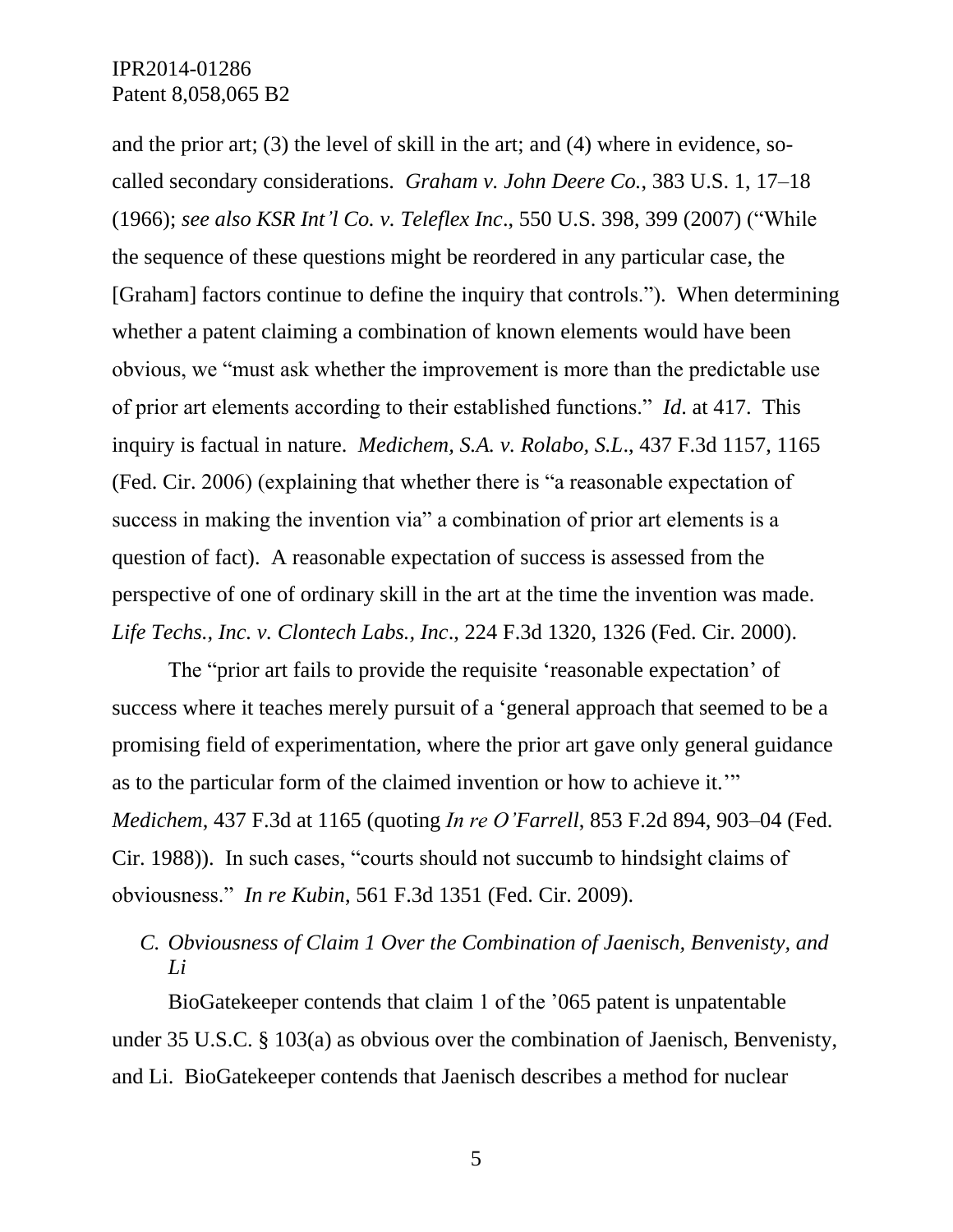reprogramming of an animal somatic cell into a pluripotent or multipotent cell. Pet. 17 (citing Ex. 1002, 17:8–23, 9:4–8). BioGatekeeper contends further that Jaenisch describes that reprogrammed pluripotent somatic cells may be achieved by introducing, into a somatic cell, at least two pluripotent genes and directs our attention to the following passage from Jaenisch:

A reprogramming agent may belong to any one of many different categories. For example, a reprogramming agent may be a chromatin remodeling agent . . . a pluripotency protein, including, for example, Nanog, Oct-4 and Stella. Such an agent may also be a gene essential for pluripotency, including, for example, Sox2, FoxD3, and LIF, and Stat<sub>3</sub>.

*Id.* at 17–18 (citing Ex. 1002, 12:26–39).

BioGatekeeper acknowledges that Jaenisch does not explicitly disclose using a klf4 gene and a c-myc gene, as required by claim 1, but contends that Benvenisty and Li are within the same field and identify the c-myc and klf4 genes, respectively, as pluripotent genes. *Id.* at 15–16 (claim chart), 18. BioGatekeeper reasons that it would have been obvious to one of ordinary skill to modify Jaenisch "by additionally or alternatively introducing the c-myc gene and the Klf4 gene, because these two genes qualify and were known as pluripotency genes as defined by [Jaenisch], in order to reprogram a somatic cell to achieve either a complete set or a subset of pluripotent characteristics." *Id.* at 19.

The University responds by arguing that BioGatekeeper has not demonstrated the obviousness of the claim 1 and has not sufficiently established Jaenisch as prior art. Prelim. Resp. 13–28. The University also presents objective evidence of nonobviousness. *Id.* at 30.

Upon consideration of the information presented in the Petition and Preliminary Response, we conclude that BioGatekeeper has failed to establish that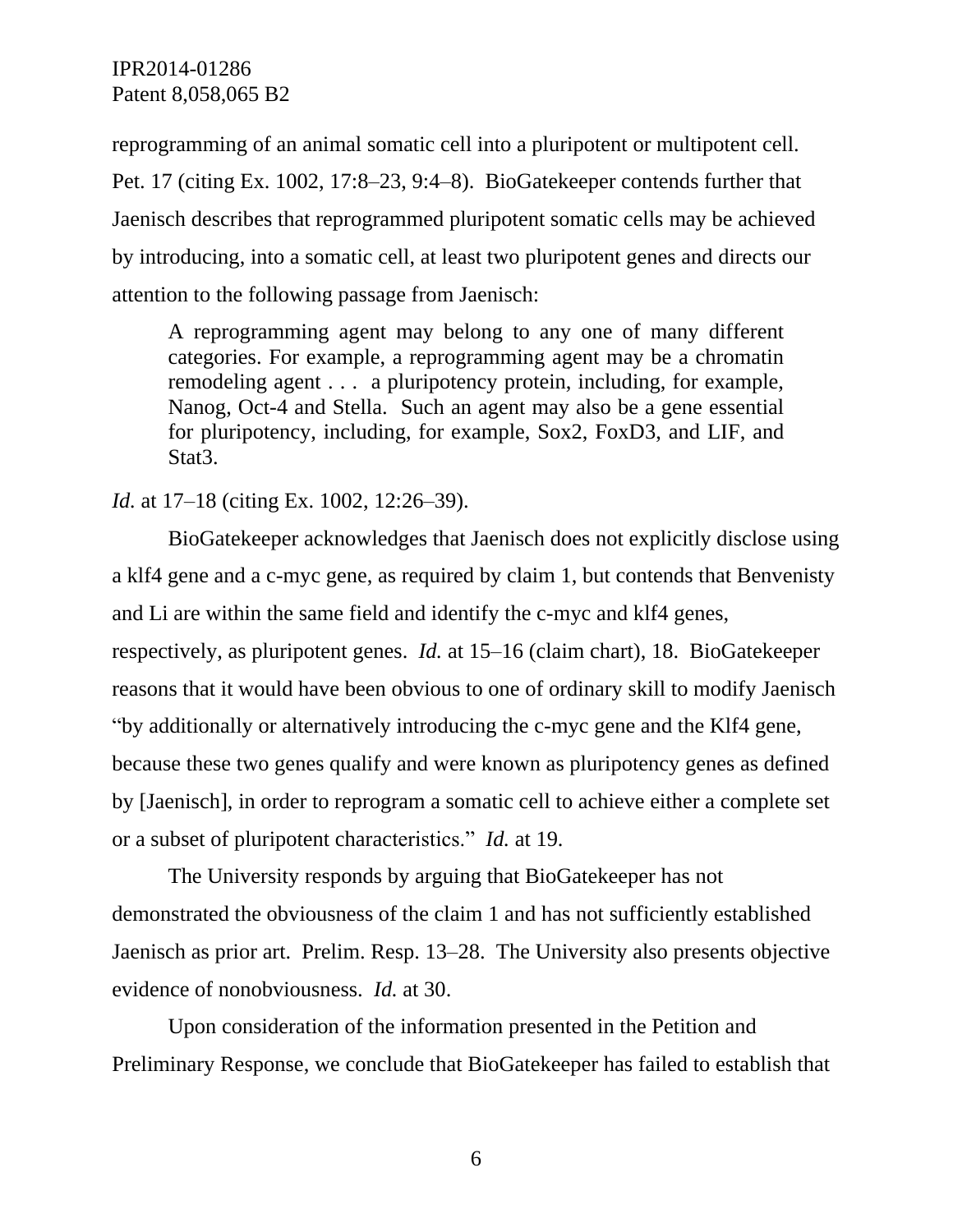### IPR2014-01286 Patent 8,058,065 B2

the subject matter recited in claim 1 would have been obvious to a person of ordinary skill in the art. The information presented by BioGatekeeper may be sufficient to establish that each of the genes recited in claim 1 were known; however, the Petition lacks sufficient information to support a determination that a person of ordinary skill in the art would have had a reasonable expectation of success in achieving pluripotency of a mammalian stem cell using the specific combination of genes recited in claim 1.

At best, the Petition directs us to general guidance in the prior art with regard to particular genes involved in cell differentiation and cell division, but fails to point us to specific guidance as to how, for example, the recited genes would function together at the appropriate developmental stage of the cells to achieve pluripotency. Pet. 15–18. Such general guidance as provided in the Petition does not establish a reasonable likelihood that Petitioner would show the requisite "reasonable expectation" of success for combining a particular set of genes in order to achieve nuclear reprogramming of a mammalian somatic cell to produce an induced pluripotent stem cell. *Medichem*, 437 F.3d at 1165.

Furthermore, BioGatekeeper's stated rationale indicates, at best, that the prior art references are each analogous art to the invention of the '065 patent, and perhaps, to each other. Notably absent from BioGatekeeper's stated rationale, however, is a sufficient explanation of how or why teachings in the references would have been combined, from the perspective of one with ordinary skill in the art, to arrive at the claimed invention. For example, BioGatekeeper contends that Benvenisty discloses c-myc as a pluripotent gene, but fails to indicate where Benvenisty provides such a teaching. Pet. 15. BioGatekeeper does not identify where Benvenisty describes c-myc as a pluripotent gene, let alone a "gene essential" for pluripotency" such as those referenced in Jaenisch. In fact, BioGatekeeper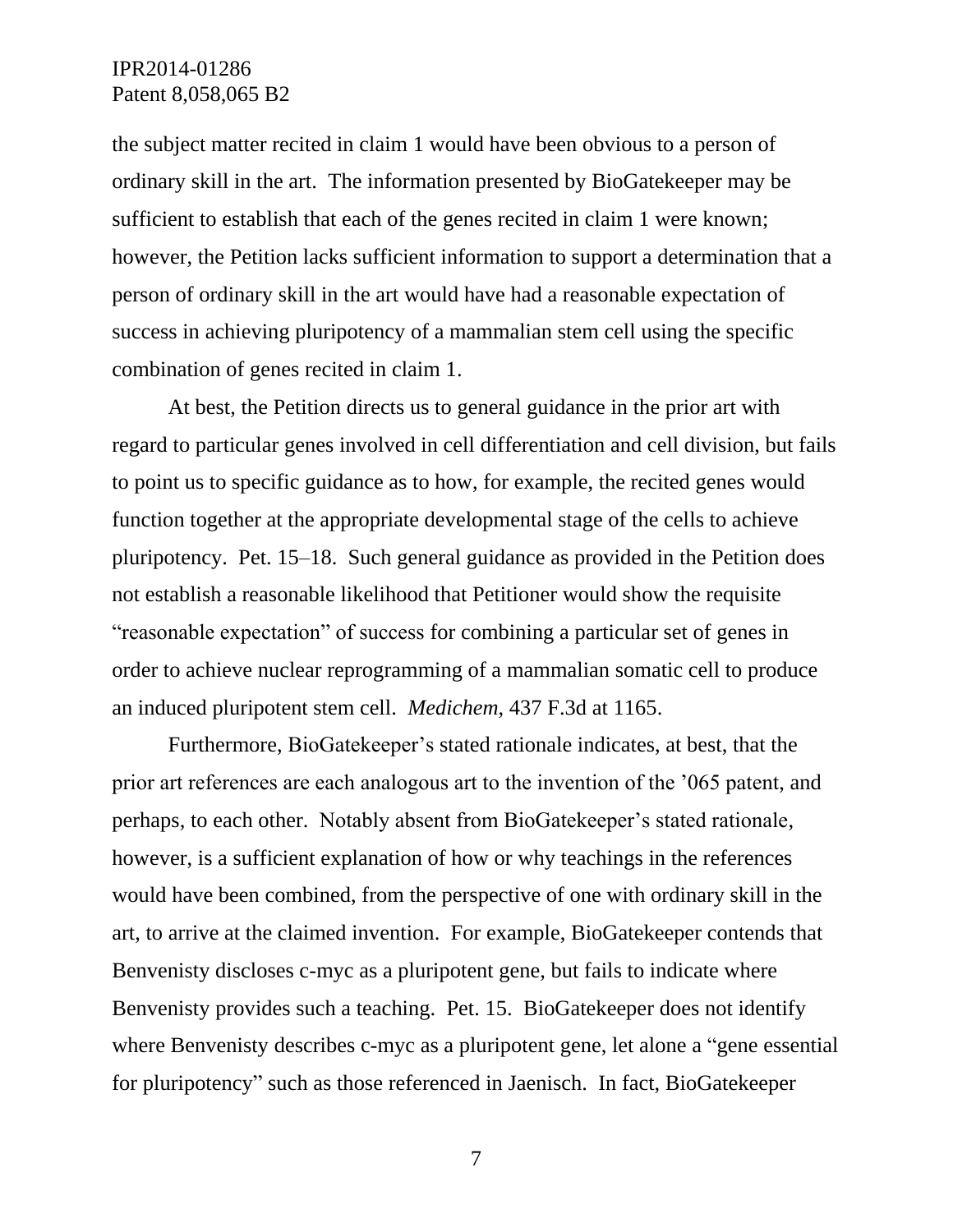## IPR2014-01286 Patent 8,058,065 B2

admits that "the Benvenisty article and the Li article do not specifically call the cmyc gene and the klf4 gene pluripotency genes[.]" Pet. 19. Rather, Benvenisty describes c-myc as a proto-oncogene "thought to play a significant role in the physiology of cell division and differentiation" that is expressed in certain embryonic and adult tissues. Ex. 1003, Abstract, 2513 (internal citation omitted). The Petition lacks a sufficiently articulated reason as to why a person of ordinary skill in the art would have selected the proto-oncogene c-myc in order to achieve the claimed subject matter.

Jaenisch is relied upon by Petitioner for the disclosure of the oct4 and sox2 genes. Pet. 15. Li is relied upon by Petitioner for the disclosure of the klf4 gene. *Id.* Accordingly, neither Jaenisch nor Li cure the deficiency of Benvenisty exemplified above.

In view of the above, we conclude that BioGatekeeper has not established a reasonable likelihood that it would prevail in showing that independent claim of the '065 patent would have been obvious under 35 U.S.C. § 103(a) over the combination of Jaenisch, Benvenisty, and Li.

#### *D. Real Party-in-Interest*

Patent Owner argues that the Petition fails to adequately identify the real party-in-interest. Prelim. Resp. 7–12. We conclude that the information presented in the Petition fails to show that there is a reasonable likelihood that the Petitioner would prevail with respect to its challenge of claim 1 of the '065 patent. Therefore, we do not reach the issues raised by Patent Owner's argument with respect to real party-in-interest.